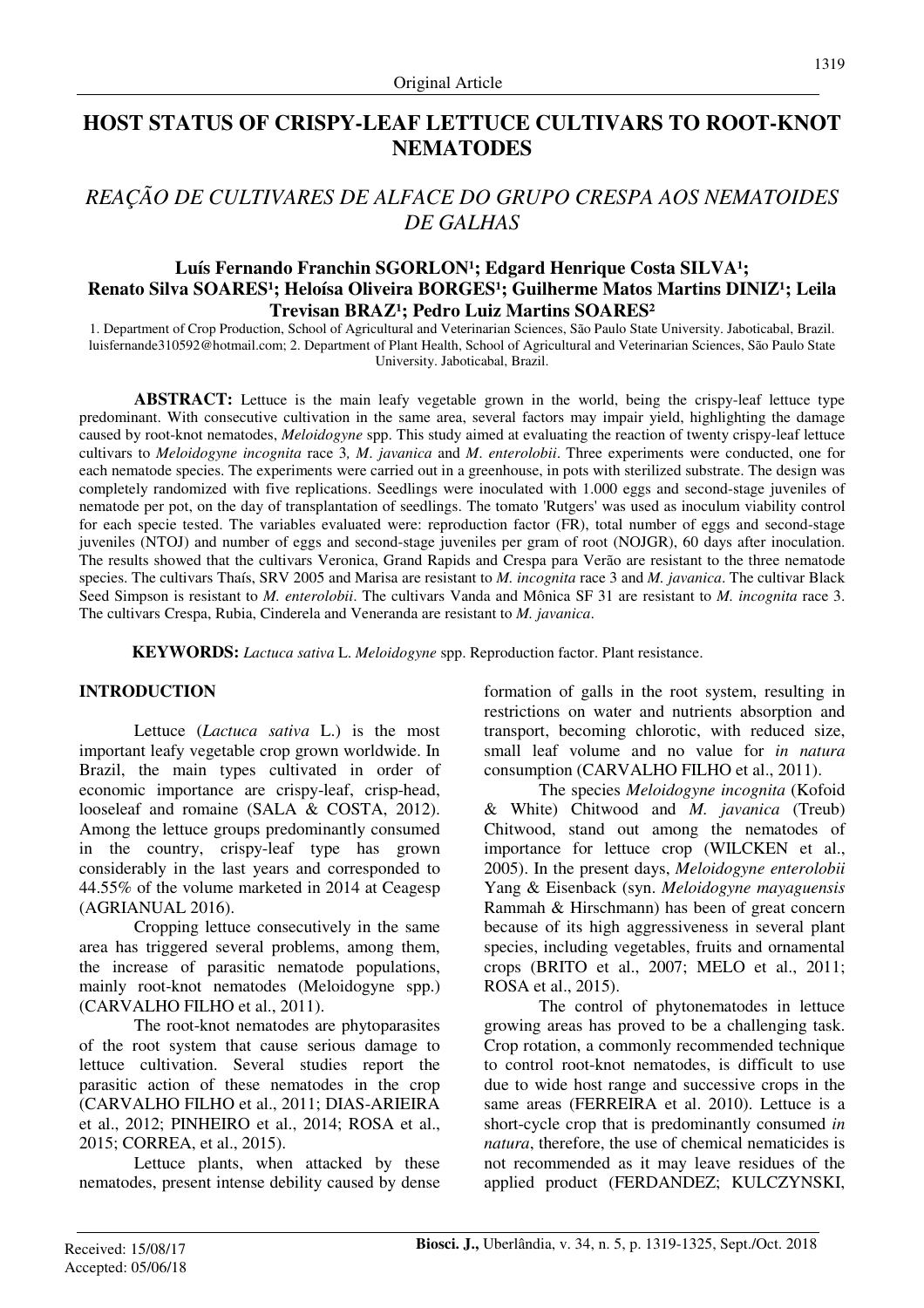2009; FERREIRA et al., 2011). Controlling these parasites is indispensable for a good crop performance, since it can cause up to 100% of production losses, depending on the infestation intensity and the cultivar susceptibility (CHACHAR; MOITA, 1996).

The use of resistant cultivars is the ideal method of control of root-knot nematodes in lettuce, since in addition to the reduction of these phytoparasites, it does not add to the grower an additional cost (MOENS et al., 2009; FERREIRA et al., 2011). Thus, the present study had as objective to evaluate twenty crispy-leaf lettuce cultivars regarding the reaction to *M. incognita*, *M. javanica* and *M. enterolobii*.

## **MATERIAL AND METHODS**

The experiment was conducted in a greenhouse at Sitio Santa Catarina, Marília-SP, located at the geographic coordinates, latitude 22º14'59.9''S, longitude 50º06'47.7''W and altitude of 449 meters, executed from November 2015 to January 2016.

We carried out three experiments with 20 cultivars of crispy-leaf lettuce for the following root-knot nematodes: I) *M. enterolobii*, II) *M. incognita* and III) *M. javanica.* The tests were performed in complete randomized design, with five replicates, each replicate being one pot containing one plant. The lettuce cultivars used in this study were: Cinderela (Feltrin), Crocantela (Feltrin), Mônica SF 31 (Feltrin), Rubinela (Feltrin), Veneranda (Feltrin), Ariel (Horticeres), Marisa (Horticeres), Rubia (Horticeres), Vanda (Horticeres), Black Seed Simpson (Topseed), Crespa para Verão (Topseed), Elba (Topseed), Grand Rapids (Topseed), Thaís (Sakata), Vera (Sakata), Verônica (Sakata), Banchu (Takii Seed), Crespa (Hortec), Solaris (Hortibras), and SRV 2005 (Seminis). We used the tomato 'Rutgers' as control of susceptibility.

The seeds of lettuce and tomato cultivars were sown in 200 cells expanded polystyrene trays filled with autoclaved Bio Plant® substrate. The seedlings were transplanted to 2 liters pots at 25 days after sowing. The pots were filled with a previously autoclaved mixture composed of soil, sand and tanned cattle manure, in a proportion of 1:2:1.

The inoculum of each nematode species was obtained from tomato plants kept as sources of inoculum in greenhouse for 60 days. The species were identified by the perineal pattern of the females (TAYLOR; NETSCHER, 1974) and the male lip morphology (EISENBACK et al., 1991). The inoculum was multiplied in tomato 'Rutgers' plants in 2 L pots containing a previously autoclaved mixture composed of soil, sand and tanned cattle manure, in a proportion of 1:2:1. Highly infected tomato roots were processed according to Hussey & Baker (1973), for the extraction of eggs and second-stage juveniles that constituted the initial inoculum. The determination of the number of eggs and second-stage juveniles in the suspension was performed with the aid of Peters chamber (SOUTHEY, 1970), under light microscope.

The lettuce seedlings were inoculated individually with 1.000 eggs and second-stage juveniles (Initial population - Ip) of the nematode population under test, on the day of transplanting. The inoculation was carried out by placing 10 mL of the inoculum suspension in two holes of 3 cm deep, near the rhizosphere of each plant. The plants were fertilized as proposed by Hoagland & Arnon (1950).

The evaluations were performed 60 days after inoculation. The aerial part and the root system of the plants were separated. The roots were processed according to Hussey & Baker (1973).

The final number of eggs and second-stage juveniles (Final population - Fp) in the suspension was determined with the aid of Peters chamber (SOUTHEY, 1970), under light microscope. The final and initial population was used to obtain the reproduction factor  $(RF = Fp/Ip)$ . The cultivars were classified according to Oostenbrink (1996), where RF equal to or greater than 1 the cultivar is rated as susceptible  $(S)$ , and less than 1, as resistant  $(R)$ .

The data were transformed to  $log(x+1)$ . The analyzes were performed by the statistical program AgroEstat (BARBOSA; MALDONADO JÚNIOR, 2015). The means were grouped by the Scott-Knott test at 5% probability.

## **RESULTS AND DISCUSSION**

According to the data obtained, there was a significant difference for the variables total number of eggs and second-stage juveniles (NTOJ) and number of eggs and second-stage juveniles per gram of root (NOJGR) between crispy-leaf lettuce cultivars for the three experiments (Table 1). The inoculation carried out in the experiment was successful, since there was excellent multiplication of the three species of root-knot nematodes in 'Rutgers' tomato, used as a susceptibility control for *M. enterolobii*, *M. incognita* race 3 and *M. javanica*, with FR 60.48, 12.17 and 28.44, respectively, confirming the viability of the inoculum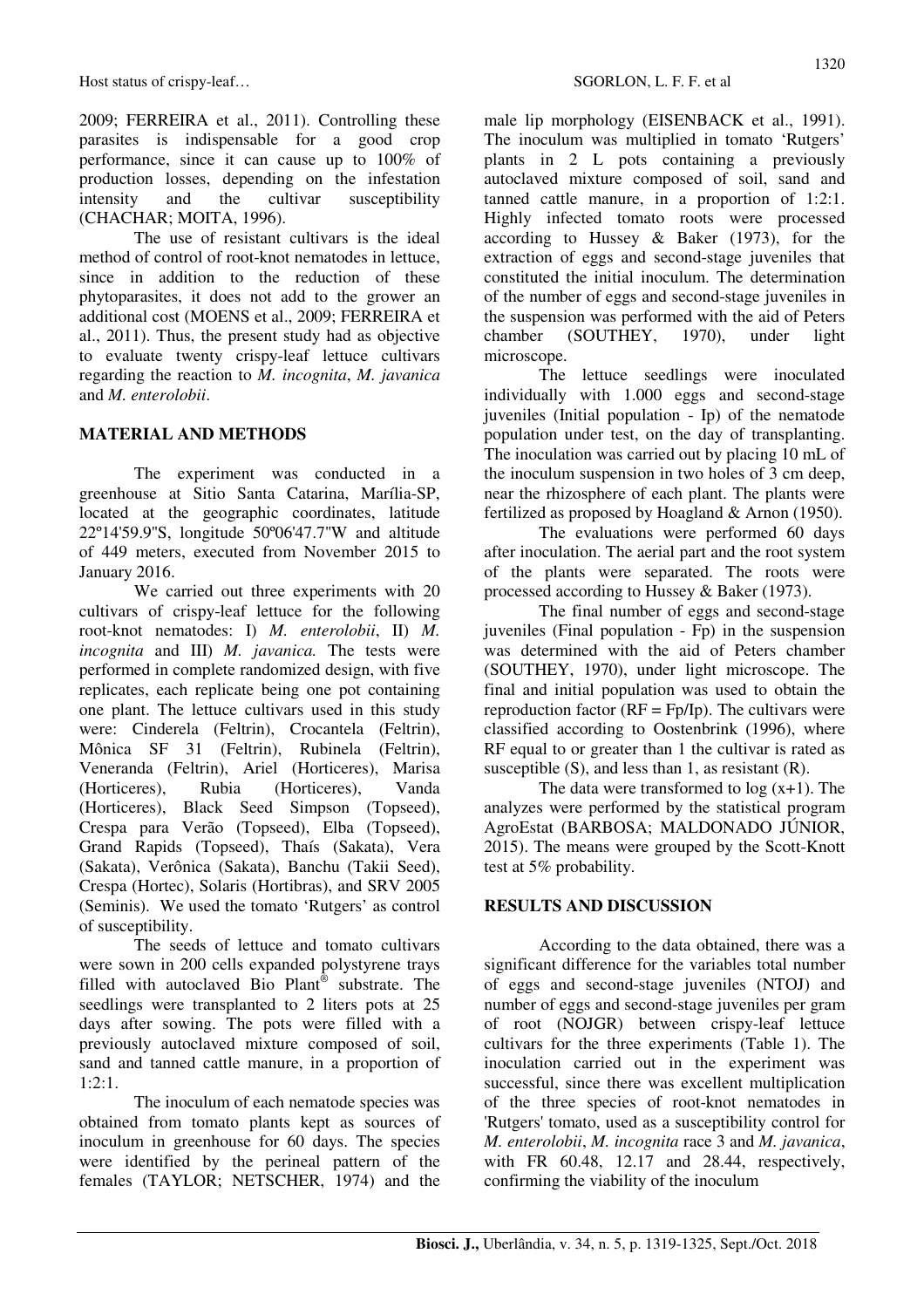for *M. enterolobii*, differing significantly from the other cultivars. Among these, 'Veronica', 'Black Seed Simpson', 'Crespa para Verão' and 'Grand Rapids' obtained resistance reaction, with reproduction factors ranging from 0.36 to 0.72 (Table 1). The resistance of Verônica and Grand Rapids cultivars to *M. enterolobii* was also reported by Melo et al., 2011 and Rosa et al., 2015.

The susceptibility reaction to *M. enterolobii* was observed in cultivars Vanda, Veneranda, Mônica SF 31, Cinderela, Thaís, SRV 2005, Solaris, Crespa, Ariel, Elba, Banchu, Crocantela, Vera, Marisa, Rubinela and Rubia. These cultivars provided an increase in the initial nematode population, with FR ranging from 2.16 to 31.68. The lettuce cultivar Rubia and Rubinela presented the highest values of NTOJ for *M. enterolobii*, followed by cultivars Marisa, Vera and Crocantela. For NOJGR, the cultivar Rubia obtained the highest value, followed by the cultivars Rubinela and Marisa. The high susceptibility of lettuce genotypes to *M. enterolobii* is reported in several studies (RODRIGUEZ et al., 2003, BITENCOURT; SILVA, 2010, MELO et al., 2011, ROSA et al., 2015).

For the reaction to *M. incognita* race 3, the cultivars Grand Rapids, Veronica, Vanda, Marisa, Monica SF 31, Crespa para Verão, SRV 2005, Thais, Ariel, Crocantela, Elba, Rubia and Crespa were the ones that provided the lowest values of NTOJ, ranging from 0 to 1800. Among these, the cultivars Grand Rapids, Veronica, Vanda, Marisa, Monica SF 31, Crespa para Verão, SRV 2005 and Thaís were considered resistant to *M. incognita*, with reproduction factors ranging from 0 to 0.72. In soil infested with *M. incognita,* the cultivar Grand Rapids was also highly resistant in the study conducted by Charchar & Moita (1996).

We verified that the cultivars Vera, Banchu, Veneranda, Solaris, Cinderella, Rubinela, and Black Seed Simpson presented the highest NTOJ for *M. incognita* race 3, varying from 2880 to 6120. The cultivars Ariel, Crocantela, Elba, Rubia, Crespa, Vera, Banchu, Veneranda, Solaris, Cinderella, Rubinela and Black Seed Simpson presented susceptibility reaction to *M. incognita* race 3, with reproduction factor ranging from 1.08 to 6.12.

For NOJGR, there were significant differences between cultivars. The cultivars Grand Rapids, Veronica, Vanda, Monica SF 31, Thaís, Crespa para Verão, Marisa, Crocantela, SRV 2005, Ariel, Elba and Crespa were the ones with the lowest NOJGR values ranging from 0 to 37.20. The cultivar Rubinela (NOJGR =  $238.60$ ) presented the highest number of eggs and second-stage juveniles per gram of root.

Gomes (2000) reports that the resistance of the cultivar Grand Rapids to races 1, 2, 3 and 4 of *M. incognita* is controlled by a single gene locus, with predominantly additive effect, with relatively high heritability, being an important indicative that this cultivar can be used in breeding programs aiming at resistance of lettuce to *M. incognita.*  Carvalho Filho et al. (2011) reported that the gene *Me* confers resistance to *M. incognita* in the cultivar Grand Rapids.

The cultivars Verônica, Rubia, Cinderella, Grand Rapids, SRV 2005, Marisa, Crespa para Verão, Crespa, Thaís, Veneranda, Rubinela, Vanda, Ariel, Elba, Monica SF 31 and Solaris presented the lowest NTOJ values, ranging from 0 to 2160 for *M. javanica*. Among them, the cultivars Verônica, Rubia, Cinderela, Grand Rapids, SRV 2005, Marisa, Crespa para Verão, Crespa, Thaís and Veneranda presented resistance reaction to *M. javanica* species, with reproduction factor varying from 0.00 to 0.72.

The cultivars Rubinela, Vanda, Ariel, Elba, Mônica SF 31, Solaris, Crocantela, Vera, Black Seed Simpson and Banchu showed susceptibility reaction to *M. javanica*, with reproduction factors varying from 1.08 to 5.76. Among these cultivars, Crocantela, Vera, Black Seed Simpson and Banchu presented higher NTOJ, ranging from 3240 to 5760.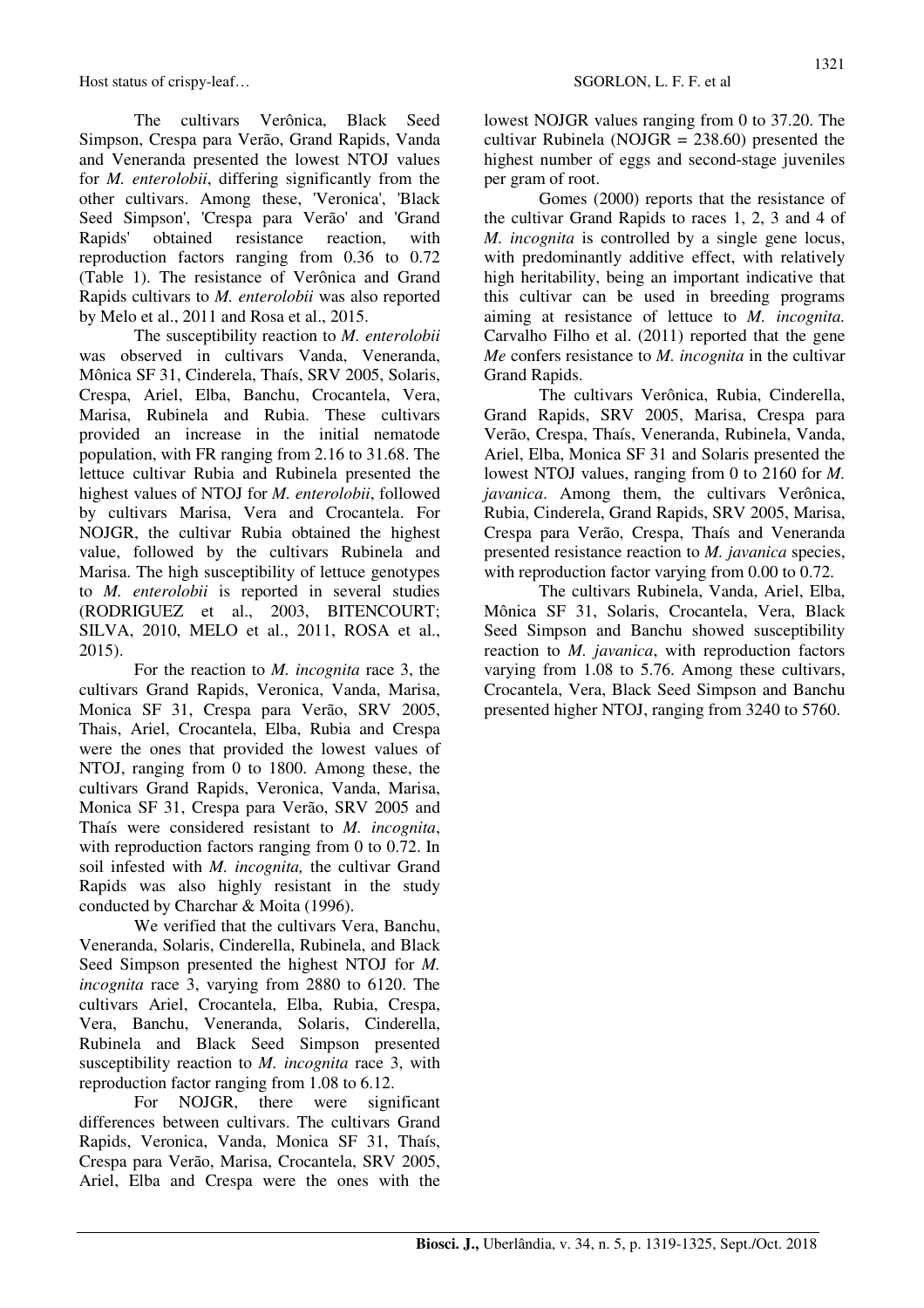Host status of crispy-leaf...<br>SGORLON, L. F. F. et al.

| Table 1. Mean values of total number of eggs and second-stage juveniles (NTOJ), reproduction factor (FR), number of eggs and second-stage juveniles per |
|---------------------------------------------------------------------------------------------------------------------------------------------------------|
| gram of root (NOJGR), reproduction index (IR), reaction and degree of resistance (GR) of twenty cultivars of lettuce of the crispy group to             |
| Meloidogyne enterolobii, Meloidogyne incognita race 3 and Meloidogyne javanica.                                                                         |

|                           | Meloidogyne enterolobii |           |                         |                 | Meloidogyne incognita raça 3 |            |                         |                        | Meloidogyne javanica |           |                         |                        |
|---------------------------|-------------------------|-----------|-------------------------|-----------------|------------------------------|------------|-------------------------|------------------------|----------------------|-----------|-------------------------|------------------------|
| Cultivars                 | <b>NTOJ</b>             | <b>FR</b> | Reaction <sup>(2)</sup> | <b>NOJGR</b>    | <b>NTOJ</b>                  | ${\sf FR}$ | Reaction <sup>(2)</sup> | <b>NOJGR</b>           | <b>NTOJ</b>          | <b>FR</b> | Reaction <sup>(2)</sup> | <b>NOJGR</b>           |
| Verônica                  | 360 $a^{(1)}$           | 0,36      | $\mathbf R$             | 12,43 $a^{(1)}$ | $0a^{(1)}$                   | 0,00       | $\mathbf R$             | $0,00 \text{ a}^{(1)}$ | $0 a^{(1)}$          | 0,00      | $\mathbf R$             | $0,00 \text{ a}^{(1)}$ |
| <b>Grand Rapids</b>       | 720 a                   | 0,72      | $\mathbf R$             | 21,45a          | 0a                           | 0,00       | $\mathbf R$             | 0,00a                  | 0a                   | 0,00      | $\mathbf R$             | 0,00a                  |
| Crespa para Verão         | 720 a                   | 0,72      | $\mathbf R$             | 6,15a           | 360 a                        | 0,36       | $\mathbf R$             | 6,00a                  | 360 a                | 0,36      | $\mathbf R$             | 3,40a                  |
| <b>Black Seed Simpson</b> | 360a                    | 0,36      | $\mathbf R$             | 5,26a           | 6120 b                       | 6,12       | S                       | 84,60 b                | 5400 b               | 5,40      | ${\bf S}$               | 103,60 b               |
| Vanda                     | 2160 a                  | 2,16      | S                       | 19,61a          | 0a                           | 0,00       | $\mathbf R$             | 0,00a                  | 1080 a               | 1,08      | S                       | 12,00a                 |
| Veneranda                 | 3240 a                  | 3,24      | S                       | 45,47 a         | 3960 b                       | 3,96       | S                       | 49,00 b                | 720 a                | 0,72      | $\mathbf R$             | 14,00a                 |
| Mônica SF 31              | 5040 b                  | 5,04      | S                       | 114,68 a        | 360 a                        | 0,36       | $\mathbf R$             | 2,80a                  | 1440 a               | 1,44      | S                       | 24,60a                 |
| Cinderela                 | 5760 b                  | 5,76      | S                       | 79,97 a         | 5040 b                       | 5,04       | S                       | 66,20 b                | 0a                   | 0,00      | $\mathbf R$             | 0,00a                  |
| Thaís                     | 6480 b                  | 6,48      | S                       | 146,49 a        | 720 a                        | 0,72       | $\mathbf R$             | 13,80a                 | 720 a                | 0,72      | $\mathbf R$             | 13,60a                 |
| <b>SRV 2005</b>           | 6840 b                  | 6,84      | S                       | 62,93 a         | 720 a                        | 0,72       | $\mathbf R$             | 12,40a                 | 360a                 | 0,36      | $\mathbf R$             | 19,00a                 |
| Solaris                   | 7560 b                  | 7,56      | S                       | 125,16a         | 4320 b                       | 4,32       | S                       | 86,80 b                | 2160 a               | 2,16      | S                       | 14,40a                 |
| Crespa                    | 7560 b                  | 7,56      | S                       | 91,52 a         | 1800 a                       | 1,80       | S                       | 37,20a                 | 360 a                | 0,36      | $\mathbf R$             | 8,40 a                 |
| Ariel                     | 9720 b                  | 9,72      | S                       | 195,11a         | 1080a                        | 1,08       | S                       | 25,60a                 | 1080a                | 1,08      | S                       | 19,20a                 |
| Elba                      | 10080 b                 | 10,08     | S                       | 112,56 a        | 1080 a                       | 1,08       | S                       | 10,40a                 | 1440 a               | 1,44      | S                       | 14,00a                 |
| Banchu                    | 10080 b                 | 10,08     | S                       | 193,93 a        | 3960 b                       | 3,96       | S                       | 84,00 b                | 5760 b               | 5,76      | S                       | 133,20 b               |
| Crocantela                | 15840 с                 | 15,84     | S                       | 130, 10a        | 1080a                        | 1,08       | S                       | 13,80a                 | 3240 b               | 3,24      | S                       | 35,80a                 |
| Vera                      | 19800 с                 | 19,80     | S                       | 460,54a         | 2880 b                       | 2,88       | S                       | 66,20 b                | 3960 b               | 3,96      | S                       | 158,00 b               |
| Marisa                    | 21960c                  | 21,96     | S                       | 829,64 b        | 360a                         | 0,36       | $\mathbf R$             | 8,80 a                 | 360a                 | 0,36      | $\mathbf R$             | 7,00a                  |
| Rubinela                  | 27000 d                 | 27,00     | S                       | 792,94 b        | 5400 b                       | 5,40       | S                       | 238,60c                | 1080 a               | 1,08      | S                       | 30,20a                 |
| Rubia                     | 31680 d                 | 31,68     | S                       | 1127,95c        | 1800 a                       | 1,80       | S                       | 62,60 b                | 0a                   | 0,00      | $\mathbf R$             | 0,00a                  |
| CV(%)                     | 15,25                   |           |                         | 19,5            | 27,51                        |            |                         | 26,68                  | 32,45                |           |                         | 31,37                  |

 $\frac{\text{CV}(\%)}{\text{Means}$  followed by the same letter do not differ by Scott-Knott test at 5% probability. Analysis performed from data transformed into log (x+1). <sup>(2)</sup> Reaction, according to Oostenbrink (1966), that is, equal to or greater than 1.0, susceptible  $(S)$  and less than 1.0, resistant  $(R)$ .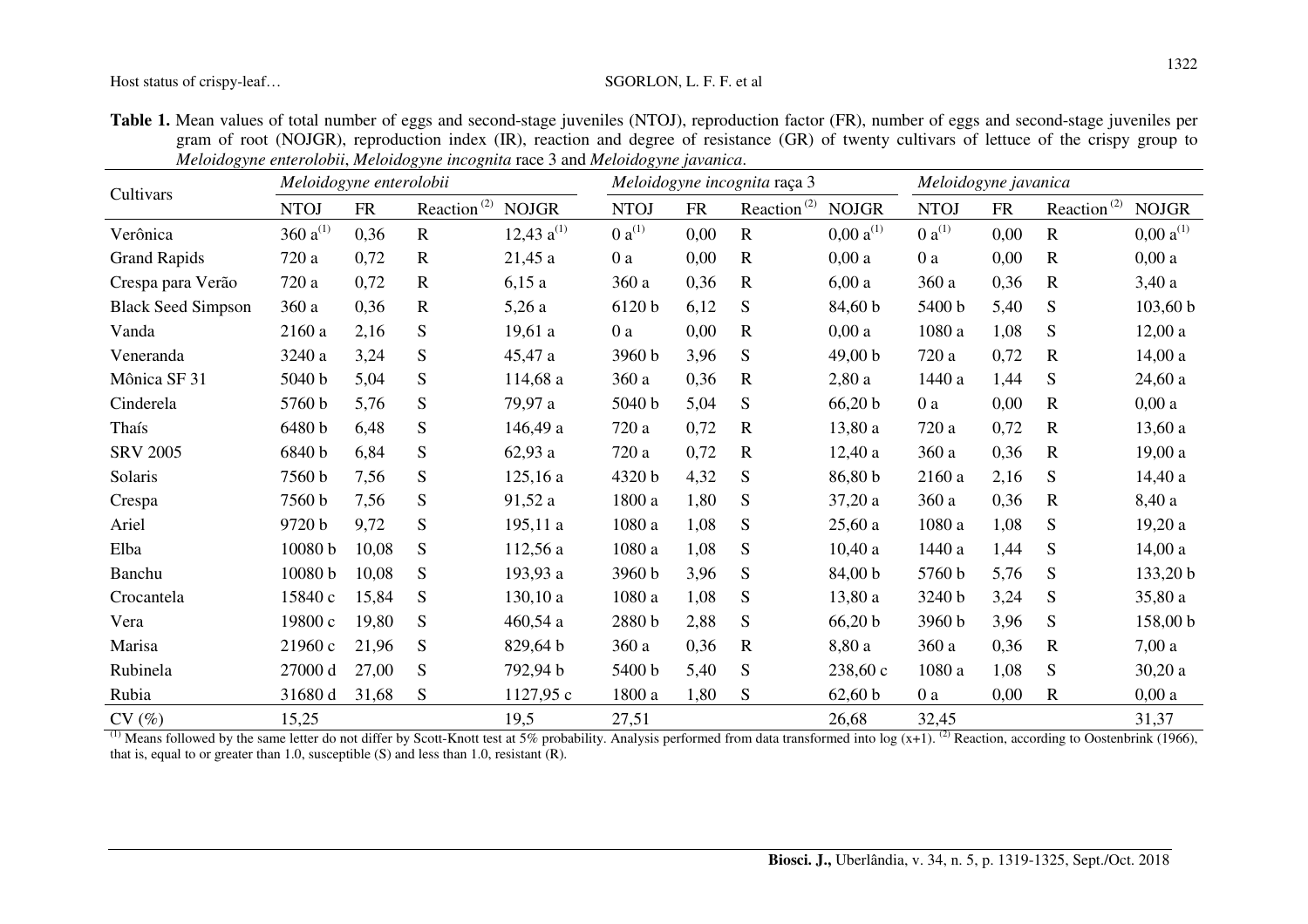For the variable NOJGR, the cultivars Verônica, Rubia, Cinderella, Grand Rapids, Crespa para Verão, Marisa, Crespa, Vanda, Thaís, Veneranda, Elba, Solaris, SRV 2005, Ariel, Monica SF 31, Rubinela and Crocantela presented the lowest NOJGR, ranging from 0.0 to 35.80. The Black Seed Simpson, Banchu and Vera cultivars obtained the highest NOJGR, ranging from 103.60 to 158.00.

The cultivars of the crispy group had higher levels of resistance to *M. javanica*. Charchar & Moita (1996) also reported higher levels of resistance to *M. javanica* for the crispy group, highlighting the cultivar Grand Rapids.

The crispy lettuce cultivars Veronica, Grand Rapids and Crespa para Verão showed resistance to *M. enterolobii*, *M. incognita* race 3 and *M. javanica*, simultaneously, presenting good potential for future lettuce breeding programs. These results are in agreement with those obtained in other studies (CHARCHAR; MOITA, 1996; GOMES, 2000; MALUF et al., 2002; PINHEIRO et al., 2014), who observed the potential of crispy-leaf cultivars for resistance to root-knot nematodes.

In lettuce, the multiple resistance to the three species of *Meloidogyne* is probably provided by the same gene or by nearby gene loci. Unlike what occurs in other vegetables, where genes that confer resistance to *M. incognita* and *M. javanica* apparently have no effect on *M. enterolobii*  (CANTU et al., 2009; BITENCOURT; SILVA, 2010; ROSA, 2010; MELO et al., 2011; ROSA et al., 2014). Good examples are tomato that possesses the *Mi* gene, conferring resistance to *M. incognita, M. javanica* and *M. arenaria* (BOITEUX et al., 2012); *Capsicum*, *Me* gene series, conferring resistance to *M. incognita, M. javanica, M. hapla* and *M. arenaria* (PINHEIRO et al., 2015).

Besides the possibility of using the resistant cultivars in lettuce breeding aiming at resistance to root-knot nematodes, the resistant crispy lettuce cultivars can be used as alternatives in planting or crop rotation in areas infested by these pathogens as they are commercial and present good productive performance.

In order to manage the root-knot nematodes, the ideal is to identify the species that are occurring in the area (CUNHA et al., 2018). In an area that only occurs *M. enterolobii*, for example, in addition to the cultivars resistant to the three species evaluated, we can recommend the planting of the cultivar Black Seed Simpson.

The identification of a nematode species requires taxonomic analysis and should be carried out by a specialized laboratory, resulting in the fact that growers still do not have the habit of sending infested root systems to identify the species present in the area, thus hindering the efficient management of this parasite (COLLANGE et al., 2011).

Thus, it is important that cultivars are resistant to as many root-knot nematode species as possible. The three species evaluated in this study are those of greater socioeconomic importance in Brazil, either by distribution in the territory or by aggressiveness. In this way, it is important to have resistant cultivars to the three species, since it can be recommended for cropping in infested areas where the occurring species is yet to be identified.

#### **CONCLUSIONS**

Based on the reproduction factor, the cultivars Thaís, SRV 2005 and Marisa are resistant to the *M. incognita* race 3 and *M. javanica*; The cultivar Black Seed Simpson is resistant to *M. enterolobii*; The cultivars Vanda and Monica SF 31 is resistant to *M. incognita* race 3; The cultivars Crespa, Rubia, Cinderella and Veneranda are resistant to *M. javanica*.

The cultivars Verônica, Grand Rapids and Crespa para Verão are resistant to *M. incognita* race 3*, M. javanica* and *M. enterolobii*

**RESUMO:** A alface é a principal hortaliça folhosa cultivada no mundo, sendo o tipo crespa mais comercializada. Com o cultivo consecutivo na mesma área, vários fatores podem prejudicar a produtividade, se destacando os danos causados pelos nematoides de galha, *Meloidogyne* spp. Este trabalho teve como objetivo avaliar vinte cultivares de alface, do grupo crespa, quanto a reação à *Meloidogyne incognita, Meloidogyne javanica* e *Meloidogyne enterolobii*. Foram realizados três ensaios, um para cada espécie de nematoide. Os experimentos foram conduzidos em casa de vegetação, em vaso com substrato autoclavado. O delineamento experimental foi em blocos casualizados, com cinco repetições. As plantas foram inoculadas com 1.000 ovos e eventuais juvenis de segundo estágio do nematoide, no dia do transplantio das cultivares. O tomateiro 'Rutgers' foi utilizado como padrão de viabilidade do inóculo de cada espécie de nematoide. As variáveis avaliadas foram: número total de ovos e juvenis do segundo estádio (NTOJ), fator de reprodução (FR) e número de ovos e juvenis de segundo estádio por grama de raízes (NOJGR) avaliadas 60 dias após a inoculação. Os resultados obtidos mostraram que as cultivares Verônica, Grand Rapids e Crespa para Verão foram resistentes as espécies *M. enterolobii*, *M. incognita*, *M. javanica*. As cultivares Thaís, SRV 2005 e Marisa foram resistentes as espécies *M.*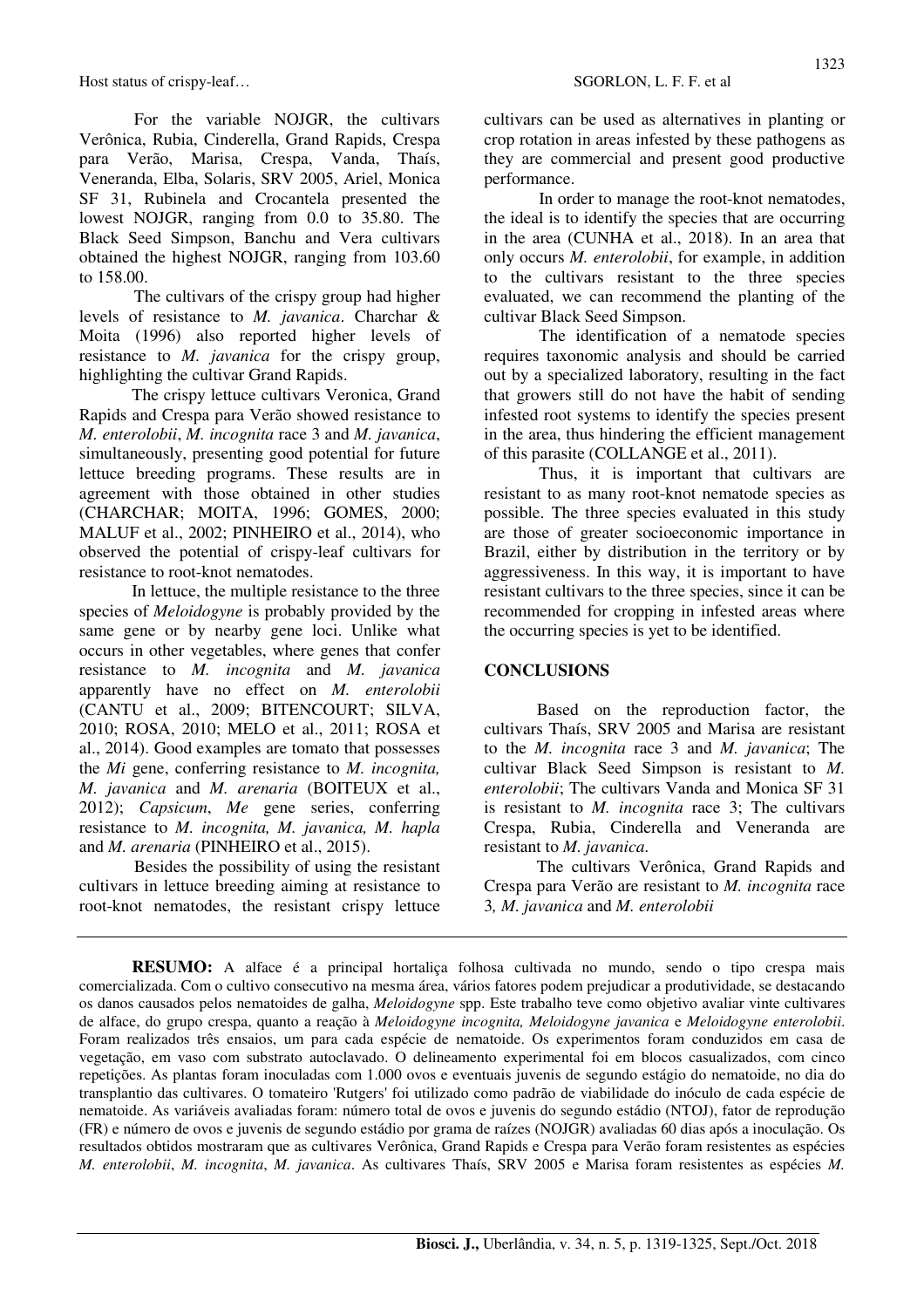Host status of crispy-leaf...<br>
SGORLON, L. F. F. et al.

*incognita* e *M. javanica*. A cultivar Black Seed Simpson foi resistente à *M. enterolobii*. Vanda e Mônica SF 31 foram resistentes à *M. incognita*. As cultivares Crespa, Rubia, Cinderela e Veneranda foram resistentes à *M. javanica*.

**Palavras-chave:** *Lactuca sativa* L.. *Meloidogyne*. Fator de reprodução. Resistência de plantas.

### **REFERENCES**

AGRIANUAL. 2016. Anuário da agricultura brasileira. São Paulo: FNP Consultoria & Comercio, 2016. p. 119.

BITENCOURT, N. V.; SILVA, G. S. Reprodução de *Meloidogyne enterolobii* em olerícolas. **Nematologia Brasileira**, v. 34, p. 181-183, 2010.

BRITO, J. A.; STANLEY, J. D.; MENDES, M. L.; CETINTAS, R.; DICKSON, D. W. Host status of selected cultivated plants to *Meloidogyne mayaguensis* in Florida. **Journal of Nematology**, v. 37, p. 65-71, 2007.

CARVALHO FILHO, J. L. S.; GOMES, L. A. A.; SILVA, R. R.; FERREIRA, S.; CARVALHO, R. R. C.; MALUF, W. R. Parâmetros populacionais e correlação entre características da resistência a nematóides de galhas em alface. Revista Brasileira de Ciências Agrárias, v. 6, p. 46-51, 2011. https://doi.org/10.5039/agraria.v6i1a819

CORREIA, E. C. S. S.; SILVA, N.; COSTA, M. G. S.; WILCKEN, S. R. S. Reproduction of *Meloidogyne enterolobii* in lettuce cultivars of the American group. Horticultura Brasileira, v. 33, p. 147-150, 2015. https://doi.org/10.1590/S0102-053620150000200002

CHARCAR, J. M.; MOITA, A. W. Reação de cultivares de alface a infecção por mistura populacionais de *Meloidogyne incognita* raça 1 e *M. javanica* em condições de campo. **Horticultura brasileira,** v. 14, p. 185- 189, 1996.

COLLANGE, B.; NAVARRETE, M.; PEYRE, G.; MATEILLE, T.; TCHAMITCHIAN, M. Root-knot nematode (*Meloidogyne*) management in vegetable crop production: The challenge of an agronomic system analysis. Crop Protection, v. 30, n. 10, p. 1251-1262, 2011. https://doi.org/10.1016/j.cropro.2011.04.016

CUNHA, T. G.; VISÔTTO, L. E.; LOPES, E. A.; OLIVEIRA, C. M. G.; GOD, P. I. V. G. Diagnostic methods for identification of root-knot nematodes species from Brazil. Ciência Rural, v. 48, n. 2, e20170449, 2018. https://doi.org/10.1590/0103-8478cr20170449

DIAS-ARIEIRA, C. R.; CUNHA, T. P. L.; CHIAMOLERA, F. M.; PUERARI, H. H.; BIELA, F.; SANTANA, S.M. Reaction of vegetables and aromatic plants to *Meloidogyne javanica* and *M. incognita*. Horticultura Brasileira, v. 30, p. 322-326, 2012. https://doi.org/10.1590/S0102-05362012000200023

EISENBACK, J. D.; TRIANTAPHYLLOU, H. H. Root-knot nematodes: Meloidogyne species and races. In: NICKLE, W. R (Eds). Manual of agricultural nematology. New York: USA. 1991. p. 191-274.

FERNANDES, A. M.; KULCZYNSKI, S. M. Reações de cultivares de alface a *Meloidogyne incognita* host status of lettuce cultivars to *Meloidogyne incognita*. Agrarian, v. 2, p. 143-148, 2009

FERREIRA, S.; GOMES, L. A. A.; MALUF, W. R.; CAMPOS, V. P.; DE CARVALHO FILHO, J. L. S.; SANTOS, D. C. Resistance of dry bean and snap bean cultivars to Root-knot nematodes. HortScience, v. 45, p. 320-322, 2010.

FERREIRA, S.; VIEIRA, V. L. F.; GOMES, L. A. A.; MALUF, W. R.; CARVALHO FILHO J. L. S. Identificação de linhagens avançadas de alface quanto à resistência a *Meloidogyne javanica*. Ciência e Agrotecnologia, v. 35, p. 270-277, 2011. https://doi.org/10.1590/S1413-70542011000200006